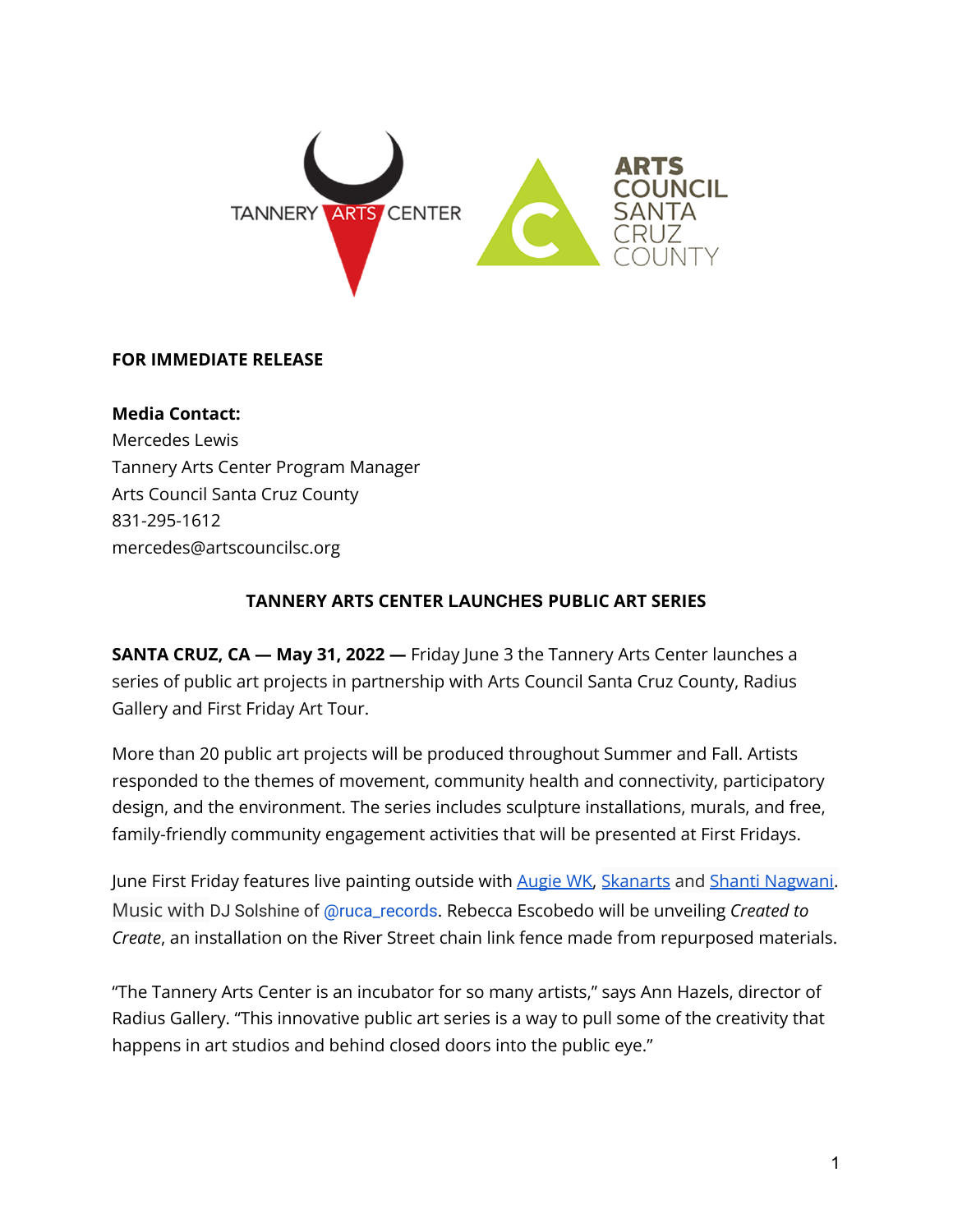"First Friday at the Tannery Arts Center has been a hub of creative activity this year, with food trucks, pop-up performances, and inspiring programming from Tannery Art studios and their guest artists," says Bree Karpavage, director of First Friday. "This series of public art will spark even more positive energy in an already lively and engaging monthly event. First Friday at the Tannery is full of creative surprises."

The Tannery Arts Center is located at 1050-1070 River Street in Santa Cruz, CA. There are two free parking lots, at the North and South entrances to the campus. Additional parking can be found at the storage facilities on River Street, designated spots in the City corp yard, and on the streets in Harvey West Business Park. Ample bike parking can be found throughout the campus.

###

Featured artists, listed below, are available to be interviewed.

See the full list of projects [here](https://www.tanneryartscenter.org/public-art-2022).

###

## **Featured Artists**

*Moving Walls* by [Augie](https://www.thejamsbrand.com/augiewk) WK features live painting outside with two groups of curated artists, their designs will center community, culture, diversity and access to the arts. The walls will be on public view for three months, starting in June and repainted with fresh content by new artists during August First Friday.

**Stellar Motion** by Moto [Ohtake](http://www.motoohtake.com/new.html) is a kinetic steel sculpture inspired by elements of nature on both a macro and microscopic level, from galactic bodies to the delicate patterns of crystalline structures. It responds to the environment and serves to heighten the viewers' awareness of their natural surroundings. The observer is presented with an infinite number of movements that range from energetic to tranquil as the weather patterns change.

*Walk 8 Day* by Mary Sawyer [Atkinson](http://www.marysawyeratkinson.com/index.html) is inspired by the ancient practice of walking a path formed in the shape of an eight, a symbol that represents infinity. Located at gateway points across the 8-acre campus, stencils will be decorated by participants, who are then invited to walk atop, and in turn, continue to co-create the chalk designs. Intended to spark joy, create connection and stimulate movement while promoting the physical and mental health of both the individual, and the collective.